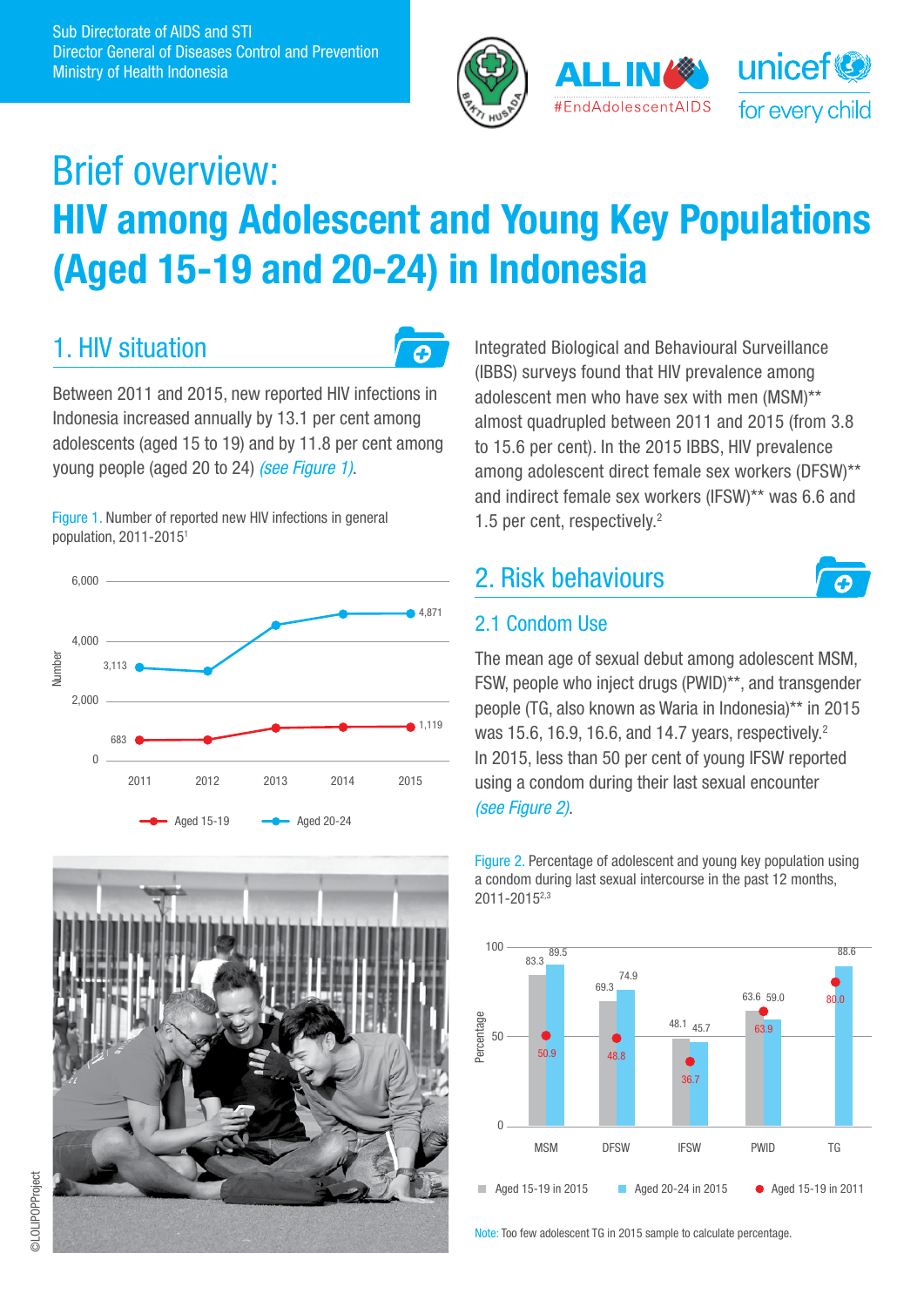### 2.2 Harm reduction

Over three quarters of adolescent and young PWID reported using sterile injecting equipment at last injection in 2011 and 2015 *(see Figure 3)*.

Figure 3. Percentage of adolescent and young PWID using sterile injecting equipment during last drug injection, 2011-2015<sup>2,3</sup>



### 2.3 HIV testing

HIV testing in the past 12 months among adolescent key populations (15-19 years) ranged from 9.2 per cent among PWID to 24.1 per cent among TG in 2011, and from 14.3 per cent among PWID to 31.3 per cent among MSM in 2015 *(see Figure 4)*. HIV testing increased for all adolescent key populations (for which there are data) from 2011 to 2015. Higher percentages of young MSM, DFSW, PWID and IFSW had an HIV test in the previous 12 months compared to their adolescent counterparts.

Figure 4. Percentage of adolescent and young key population who had an HIV test in the past 12 months and received results, 2011-20152,3



Note: Too few adolescent TG in 2015 sample to calculate percentage.

### 2.4 Antiretroviral treatment

Data extracted from the HIV/AIDS and STI Information System (SIHA) found that 2,519 adolescents aged 15 to 19 and 13,532 young people aged 20 to 24 received antiretroviral therapy (ART) in 2015.4 A higher number of young people were reported to receive ART in 2015 compared to 2014 *(see Figure 5)*. These data have not been disaggregated into any key population groups.

Figure 5. Reported number of people living with HIV ever received ART in the reporting year, 20154



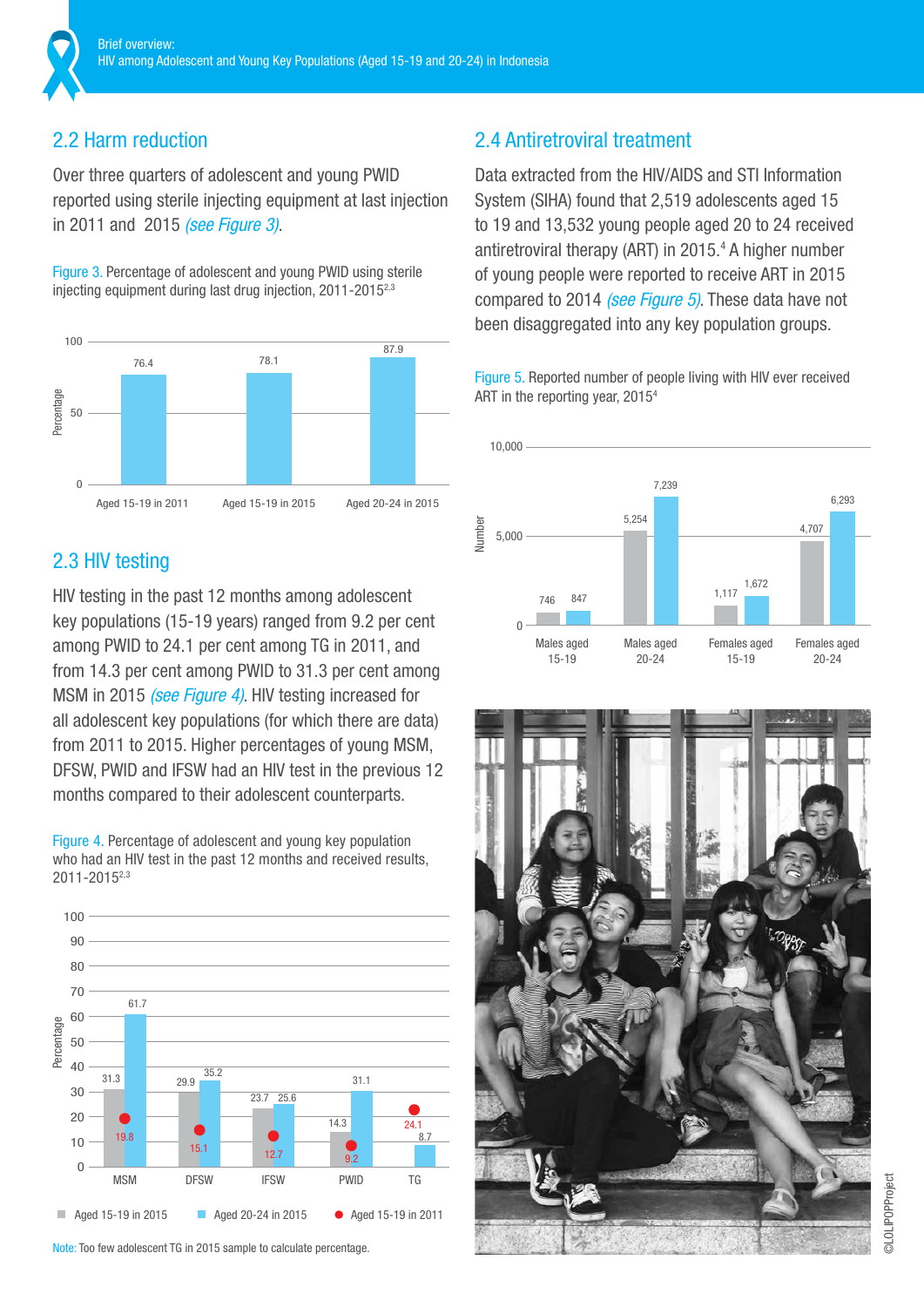$\overline{\boldsymbol{\sigma}}$ 

## 3. Comprehensive knowledge\*\*

Comprehensive HIV transmission knowledge among adolescent key populations (15-19 years) ranged from 7.8 per cent among PWID to 18.5 per cent among TG in 2011, and from 5.8 per cent among DFSW to 38.1 per cent among PWID in 2015 *(see Figure 6)*. Between 2011 and 2015, the largest improvement in comprehensive HIV knowledge was among adolescent PWID (30.3 per cent increase) and MSM (11.3 per cent increase); DFSW had a percentage decrease of 8.1 per cent in comprehensive HIV knowledge between 2011 and 2015. In 2015, adolescent PWID and IFSW had higher comprehensive HIV knowledge than their older (20-24 years) counterparts.

Figure 6. Percentage of adolescent and young key population with correct comprehensive HIV transmission knowledge, 2011-20152,3



Note: Too few adolescent TG in 2015 sample to calculate percentage.

## 4. Knowledge of services

Adolescent (55.2 per cent) and young (76 per cent) MSM had the highest knowledge about where to get an HIV test compared to the other adolescent and young key populations in 2015 *(see Figure 7).* Less than 45 per cent of adolescent PWID, DFSW and IFSW reported knowing where to get an HIV test in 2015. Although the percentage of adolescent MSM, DFSW, PWID and IFSW who knew where to get an HIV test increased between 2011 and 2015, these percentages in 2015 were lower than those of their younger counterparts.

Figure 7. Percentage of adolescent and young key population who knew where to get tested for HIV, 2011-20152,3



Note: Too few adolescent TG in 2015 sample to calculate percentage.

## 5. Availability, access and utilization of HIV services

A higher percentage of young and adolescent DFSW, compared to other young key populations, received free condoms through community outreach programmes in 2015. Adolescent IFSW had a 15.7 per cent increase, DFSW had a 29.6 per cent increase and MSM had a slight decrease for having received free condoms between 2011 and 2015 *(see Figure 8)*.

Figure 8. Percentage of adolescent and young key population who received a free condom from community outreach in the past 3 months, 2011-20152,3



Note: Too few adolescent TG in 2015 sample to calculate percentage.

#### Acknowledgements

UNICEF EAPRO and UNICEF Indonesia acknowledge the Sistem Informasi HIV AIDS (SIHA) and the Integrated Biological and Behavioural Surveillance (IBBS) 2015 data and support from Ministry of Health, Indonesia. Special thanks to Lisa G. Johnston, Global Health Sciences, University of California, San Francisco, as well as the School of Public Health and Tropical Medicine, Tulane University, for technical assistance in reviewing and finalizing the overview.

#### **Sources**

ω

- 1. Ministry of Health, Indonesia. 2015 HIV/AIDS situation and progress report in Indonesia. Jakarta, Indonesia.
- 2. Ministry of Health, Republic of Indonesia. Integrated Biological and Behavioural Surveillance (IBBS) 2015. Jakarta, Indonesia.
- 3. Ministry of Health, Republic of Indonesia. Integrated Biological and Behavioural Surveillance (IBBS) 2011. Jakarta, Indonesia. http://www.aidsdatahub.org/sites/ 2011\_Report\_Indonesia.pdf
- 4. Sistem Informasi HIV AIDS (SIHA). Ministry of Health, Indonesia. Data were retrieved in May, 2016.